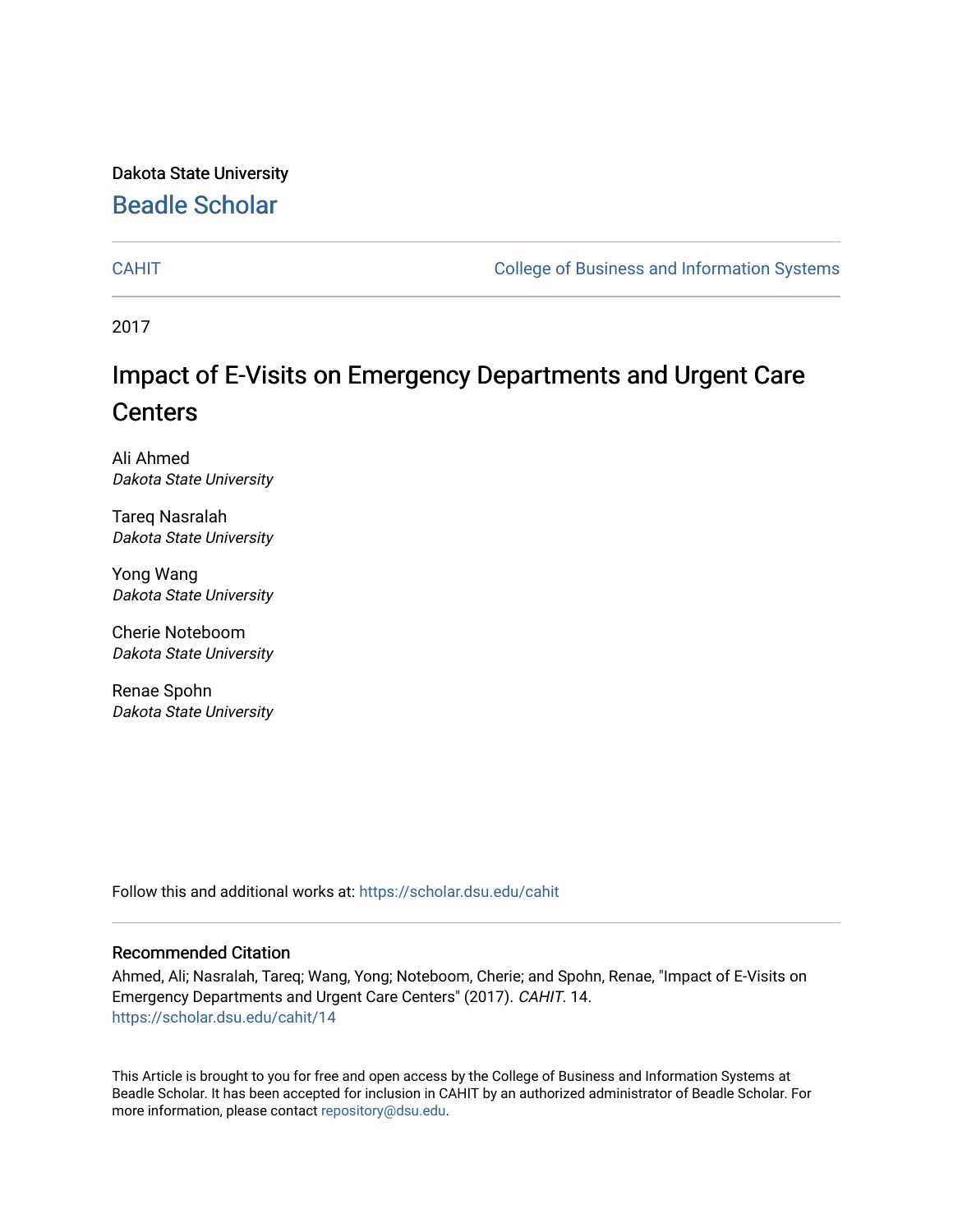# Dakota State University [Beadle Scholar](https://scholar.dsu.edu/)

[Faculty Research & Publications](https://scholar.dsu.edu/bispapers) **College of Business and Information Systems** 

2017

# Impact of E-Visits on Emergency Departments and Urgent Care **Centers**

Ali Ahmed Dakota State University

Tareq Nasralah Dakota State University

Yong Wang Dakota State University

Cherie Noteboom Dakota State University

Renae Spohn Dakota State University

See next page for additional authors

Follow this and additional works at: [https://scholar.dsu.edu/bispapers](https://scholar.dsu.edu/bispapers?utm_source=scholar.dsu.edu%2Fbispapers%2F98&utm_medium=PDF&utm_campaign=PDFCoverPages)

#### Recommended Citation

Ahmed, A., Nasralah, T., Wang, Y., Noteboom, C., Spohn, R., Parks, L., Plimpton, J. W., & Shan, R. (2017). Impact of E-Visits on Emergency Departments and Urgent Care Centers. AMCIS 2017 Proceedings. https://aisel.aisnet.org/amcis2017/Healthcare/Presentations/36

This Conference Proceeding is brought to you for free and open access by the College of Business and Information Systems at Beadle Scholar. It has been accepted for inclusion in Faculty Research & Publications by an authorized administrator of Beadle Scholar. For more information, please contact [repository@dsu.edu.](mailto:repository@dsu.edu)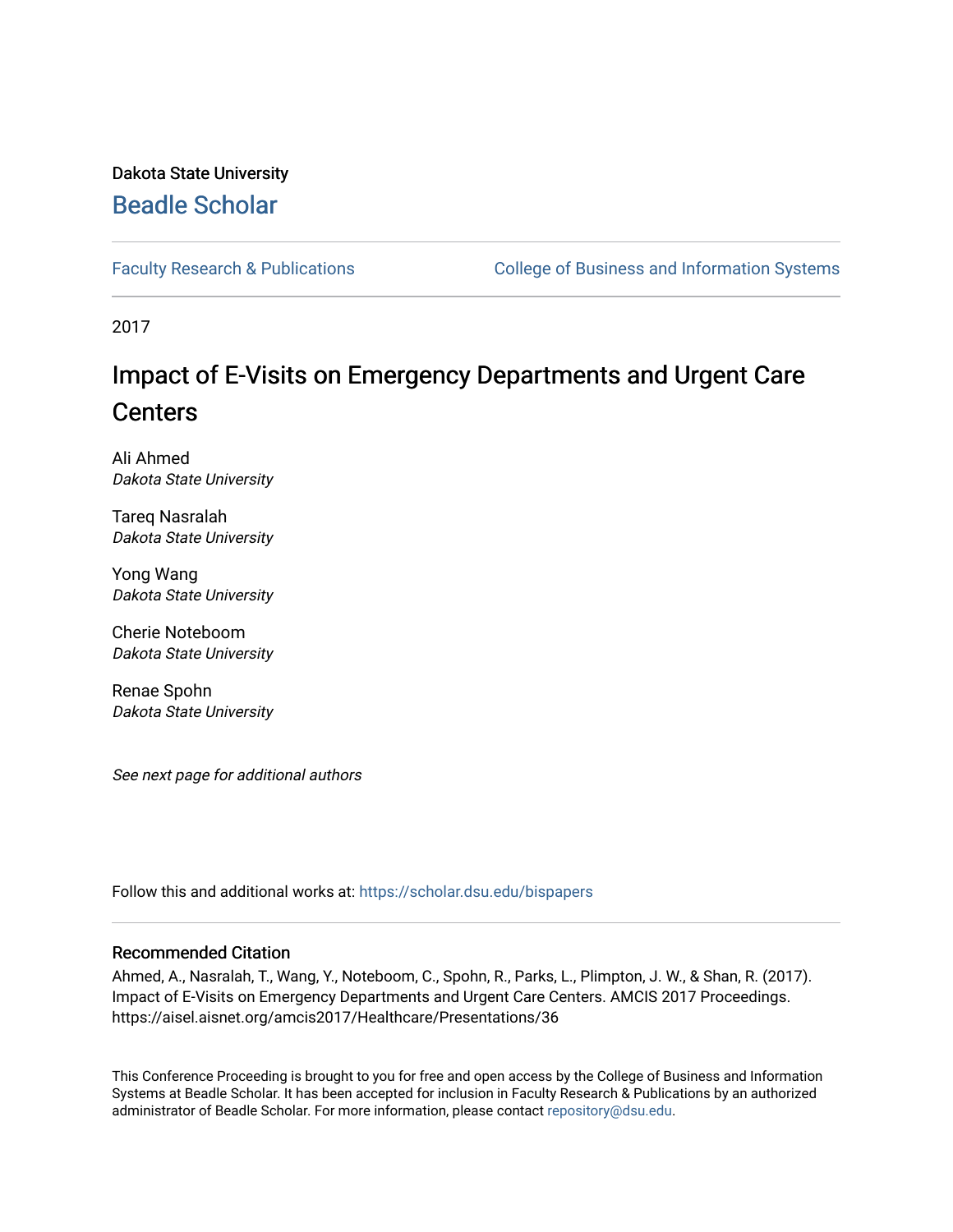### Authors

Ali Ahmed, Tareq Nasralah, Yong Wang, Cherie Noteboom, Renae Spohn, Linda Parks, Julie Wulf Plimpton, and Ronghua Shan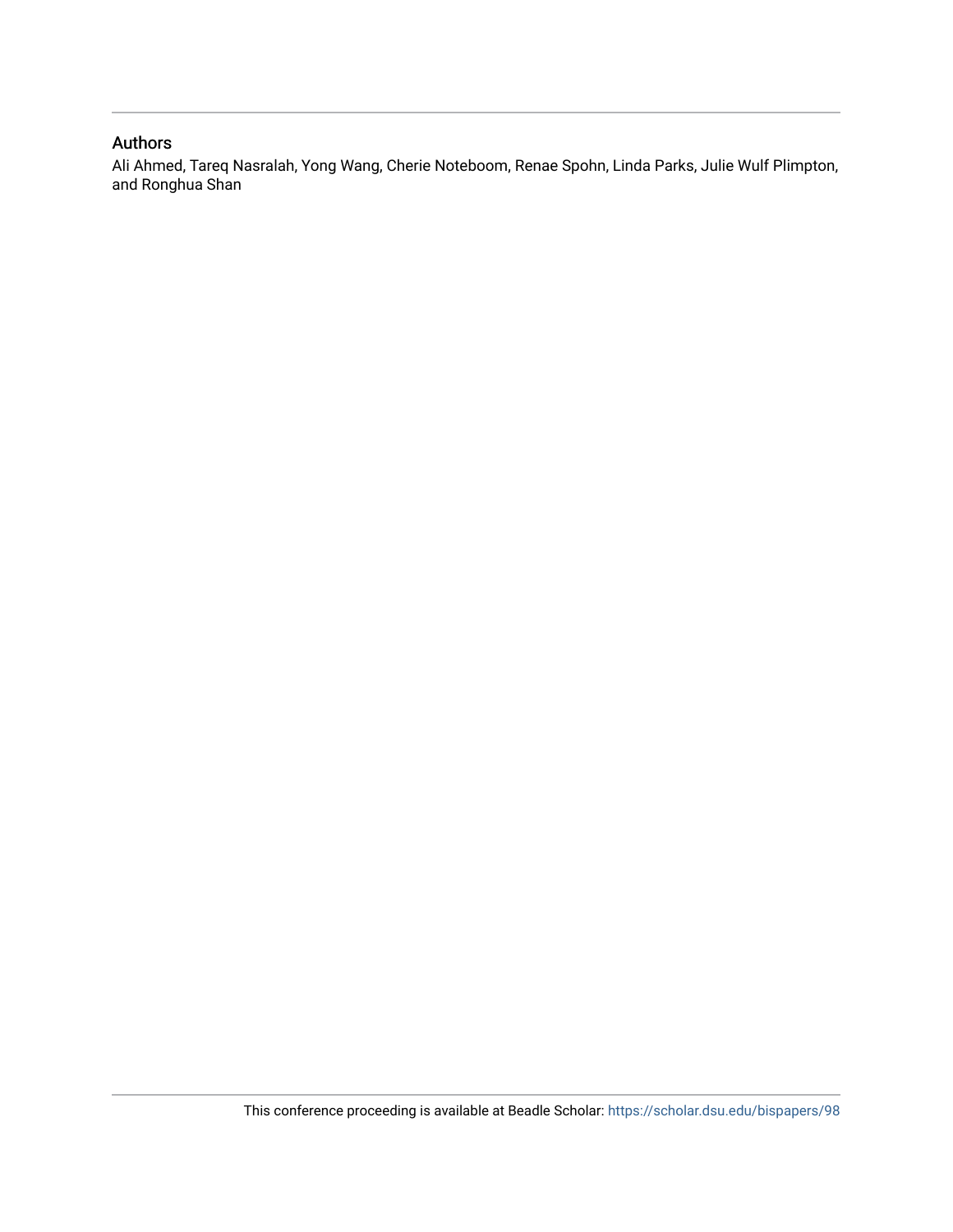# **Impact of E-Visits on Emergency Departments and Urgent Care Centers**

*Emergent Research Forum (ERF) Papers* 

**Ali Ahmed** Dakota State University ali.ahmed@trojans.dsu.edu

**Yong Wang** Dakota State University yong.wang@dsu.edu

**Renae Spohn** Dakota State University renae.spohn@dsu.edu

**Linda Parks** Dakota State University linda.parks@dsu.edu

**Tareq Nasralah**

Dakota State University tareq.nasralah@trojans.dsu.edu

> **Cherie Noteboom** Dakota State University

cherie.noteboom@dsu.edu

**Julie Wulf Plimpton** Dakota State University julie.wulfPlimpton@dsu.edu

# **Ronghua Shan**

Dakota State University ronghua.shan@dsu.edu

## **Abstract**

Many studies have attempted to understand the utilization and adoption of patient portals and its effects on healthcare delivery and clinical services. However, it is still unclear whether the use of an online patient portal has any impact on the usage of emergency departments or urgent care centers. In this research, we analyzed three years of cumulative data of patients' portal usage and the number of visits to emergency departments and urgent care centers. We investigated the relationship between the frequencies of E-visits and visits to emergency department and urgent care centers. We also analyzed the effect of age, gender, race, ethnicity, number of medical problems, and patient portal usage statistics, on the utilization of healthcare facilities. The dataset used in this research was provided by a leading national healthcare provider, and it includes more than 1,142,691 patient records.

## **Keywords**

Healthcare portals, health informatics, technology utilization, big data.

## **Introduction**

A patient portal is a secure application accessible via the internet that allows patients to communicate with their healthcare provider (HIMSS 2014). Patient portals tethered to electronic health records (EHRs) generally enable patients to access their medical records, schedule appointments, pay bills, and refill prescriptions (Emont 2015). Some patient portals also include a problem list, list of medications, allergy list, test results, and links to personalized health information (Bates and Wells 2012). One of the most valuable and advanced features of a patient portal is the ability to treat a patient for non-urgent health conditions using an E-Visit function (Padman et al. 2009). The ability to complete and submit basic information for designated non-urgent episodic illnesses and to receive an online evaluation from a healthcare provider is a convenient and less expensive method of healthcare delivery. It has been found that there is a 40 percent decrease in office visits by patients who signed up for patient portal and E-Visits (Adamson and Bachman 2010).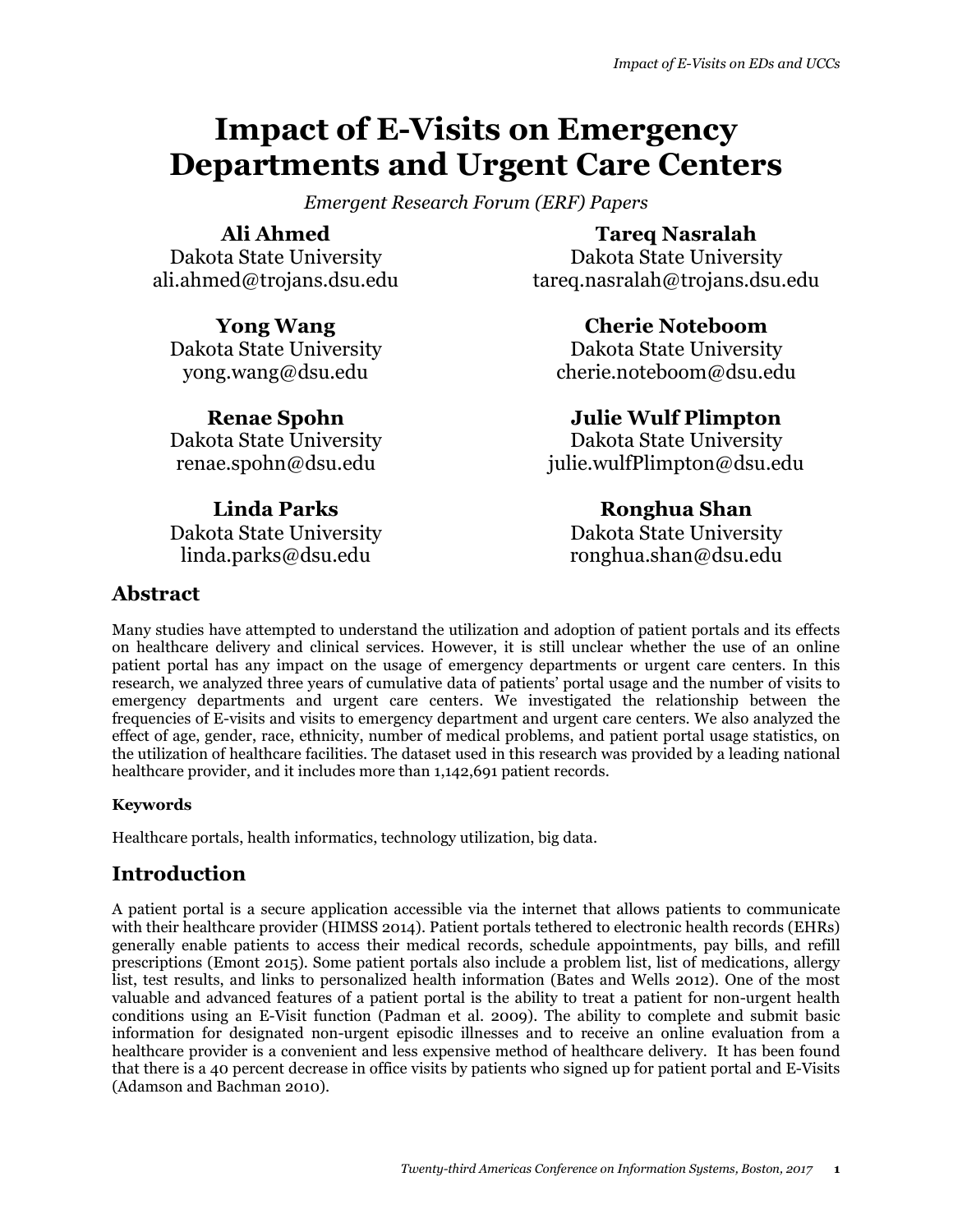The adoption of a patient portal by a healthcare provider benefit patients by increasing access to healthcare delivery. There are also significant regulatory, financial and non-financial benefits for a healthcare provider. The adoption and the use of a patient portal helps providers to fulfil the requirements created by the Health Information Technology for Economic and Clinical Health (HITECH) Act of 2009 (Meng et al. 2015). The use of the patient portal by a provider is also linked with financial incentives created by the HITECH Act. According to a market research report in 2013, 50 percent of U.S. hospitals and 40 percent of US physicians in ambulatory care settings had installed some type of patient portal (Frost and Sullivan 2013). The adoption of the patient portal by hospitals and physician is expected to increase significantly in upcoming years. It is highly important for healthcare providers to understand the impact of utilization of the patient portal on patient encounters at emergency departments and urgent care centers.

Some studies have attempted to understand the utilization and adoption of patient portals and its effects on healthcare delivery and clinical services. It is still unclear whether the use of an online patient portal has any impact on the usage of Emergency Department (ED) or Urgent Care Center (UCC) (Goldzweig et al. 2013). This study aims to determine the relationship between the utilization of the patient portal's E-Visit function, and its effects on emergency department and urgent care center usage. The study will also analyze the patients' characteristics to understand the reasons for utilizing the patient portal or E-Visits function.

## **Research Implications**

The research has number of implications for healthcare practice. The most important one is the understanding of utilization of the patient portal, specifically E-Visits, and its effects on emergency departments and urgent care centers. The research will illustrate whether the use of E-Visits has any positive or negative effect on the emergency department or urgent care center in terms of usage, hospital charges, and patient's access to healthcare delivery. The research will also explore patient characteristics, and determine what characteristics influence the utilization of the E-Visit function, emergency department or urgent care center. The identification of these characteristics can help healthcare providers target their efforts for education and delivery of healthcare resources.

Another important implication can be cost savings for patients as well as healthcare providers. Since a large portion of all emergency department visits in the U.S. are for non-urgent conditions (Uscher-Pines et al. 2013). By encouraging utilization of the patient portal and E-Visits function, costs associated with emergency departments for non-urgent conditions can be reduced. Additionally, patients can eliminate travel costs by utilizing the patient portal's E-Visits function.

## **Literature Review**

The impact of utilization of a tethered patient portal on clinical services such as emergency departments and urgent care centers has a been critical research question for a decade. A number of studies have attempted to understand the utilization of such resources and how such utilization affects health care resources and facilities including emergency departments and urgent care centers (Meng et al. 2015; Palen et al. 2012). It is not clear whether the use of tethered patients' portals result in increased use or decreased use of emergency departments and urgent care centers (Goldzweig et al. 2013; Meng et al. 2015). Prior studies examining the association on online messaging with the use of other health care services report conflicting results; some studies show no change while others reveal reduced use of office visits or telephone calls (Katz et al. 2004; McGeady et al. 2008).

The study conducted by Meng et al. (2005) assessed the association between secure patient-clinician email use and clinical services. The authors found that the patients who initiated the secure email services with clinicians used the same level of clinical services over the longer term. They observed no difference between patients who did and did not use the secure patient-clinician email in utilization of office visits, scheduled telephone visits, emergency department visits, after-hours clinic visit, and hospitalization over a larger timeframe. A study performed by Palen et al. (2012), found contradicting results. The study found that by providing online access of medical records to the patients had significantly increased the use of clinical services such as office visits, after-hour visits, emergency department encounters, and hospitalization.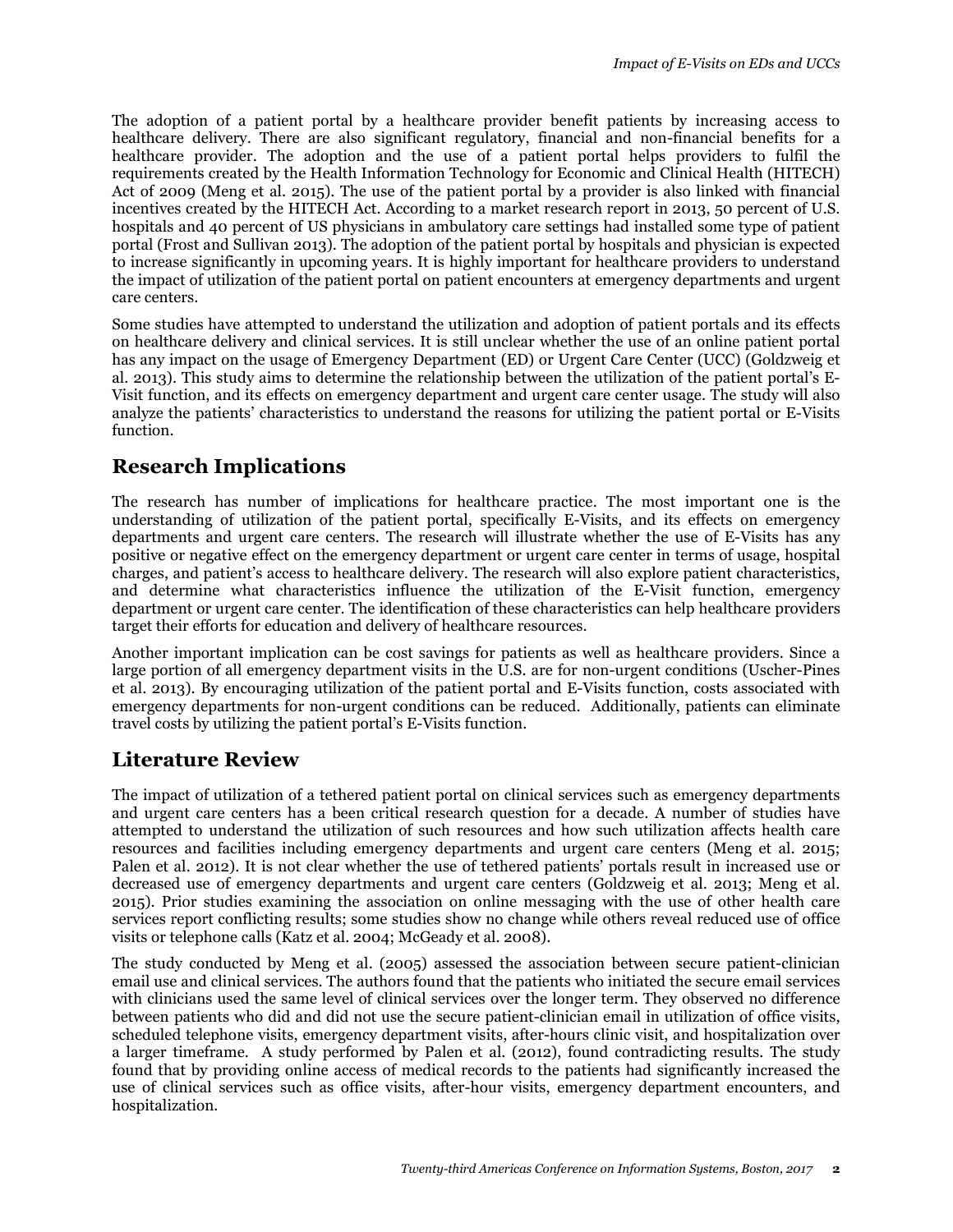A systematic review of literature on health portals revealed that there is insufficient evidence that patient portals have any impact on patient health outcomes, cost or utilization of other health care services (Goldzweig et al. 2013). Previous studies do not assess the effects of individual portal functions, such as, requesting an E-Visit using a patient portal. This research will focus the individual function as well as the combined functions provided by a patient portal. Moreover, our research will be using a big dataset containing 1 million records of patient.

## **Data & Methodology**

The dataset used in this research is provided by one of the largest health systems in the nation. It was a limited dataset that was stripped of the protected health information (PHI) and it was reviewed by a privacy board as well as it received an IRB approval. The dataset is comprised of 1,142,691 patient records which include patient demographics (age, gender, race, ethnicity), problem list, insurance providers, patients' primary residence zip code, patients' primary healthcare provider's name and zip code, hospital charges, statistics of usage of the patient portal, number of emergency department visits, and urgent care center visits for last three years. The statistics of usage of the patient portal is comprised of number of variables such as the number of E-Visits, number of advises, number of appointments scheduled – confirmed – cancelled using the patient portal, and the number of times a patient renews a medication using the patient portal.

The patient portal used in this study also provides the functionality of E-Visit to the patients. As explained earlier, an E-Visits can only be scheduled for non-urgent conditions. This portal provides E-Visits functionality for medical conditions such as pink eye, back pain, diarrhea, sunburn, heartburn, breast feeding mastitis, urinary problems, cough, sinus problems, insect bite, rash, acne, and other medical conditions which are not life threating and do not need immediate medical attention.

In the sample data set, the number of patients who requested at least one E-Visit over last three years are 43,561 (3.81%), with a maximum number of 157 E-Visits by a single patient. These numbers show that the E-Visit is a significant new method of healthcare delivery and it is a viable option for certain kinds of patients with non-life threatening illnesses.

To understand the impact of E-Visits on the utilization of emergency department and urgent care center, we will conduct multiple linear regression twice. First time having emergency department visits as target variable with E-visits and all other variables as independent variables. Second time having urgent care center visits as target variable with E-visits and all other variables as independent variables. By doing this, we can understand the impact of E-visits on emergency department and urgent care centers. This method will also explain the effects of patient characteristics on the utilization of healthcare facilities.

We also aim to explore the patient characteristics affecting the utilization of the healthcare delivery. We will understand the relationship between patients' demographics (age, gender, race, ethnicity), disease types, problems and geographic locations. The exploration of characteristics will be done by using proportionality analysis, correlation analysis and cluster analysis of the patient population.

# **Preliminary Findings**

The preliminary findings from the data reveal interesting insight about the factors effecting the usage of E-Visits, visits to the emergency department and urgent care centers. For instance, the male and female patient population have a significantly different number of E-Visits. The proportion of female population in the data is approximately 52.31% but the proportion of sum of E-Visits by females is 75.97% which is significantly larger as compared to male population, as shown in Table 1.

| Sex    | Number of Records (%) | Sum of E-Visits<br>$(\%)$ | Sum of Urgent Care<br>Visits $(\%)$ | Sum of Emergency<br>Department Visits (%) |
|--------|-----------------------|---------------------------|-------------------------------------|-------------------------------------------|
| Female | 597,793 (52.31)       | 124,362 (75.97)           | 454,007 (57.77)                     | 338,447 (56.55)                           |
| Male   | 544,898 (47.68)       | 39,336 (24.03)            | 331,813 (42.23)                     | 260,088 (43.45)                           |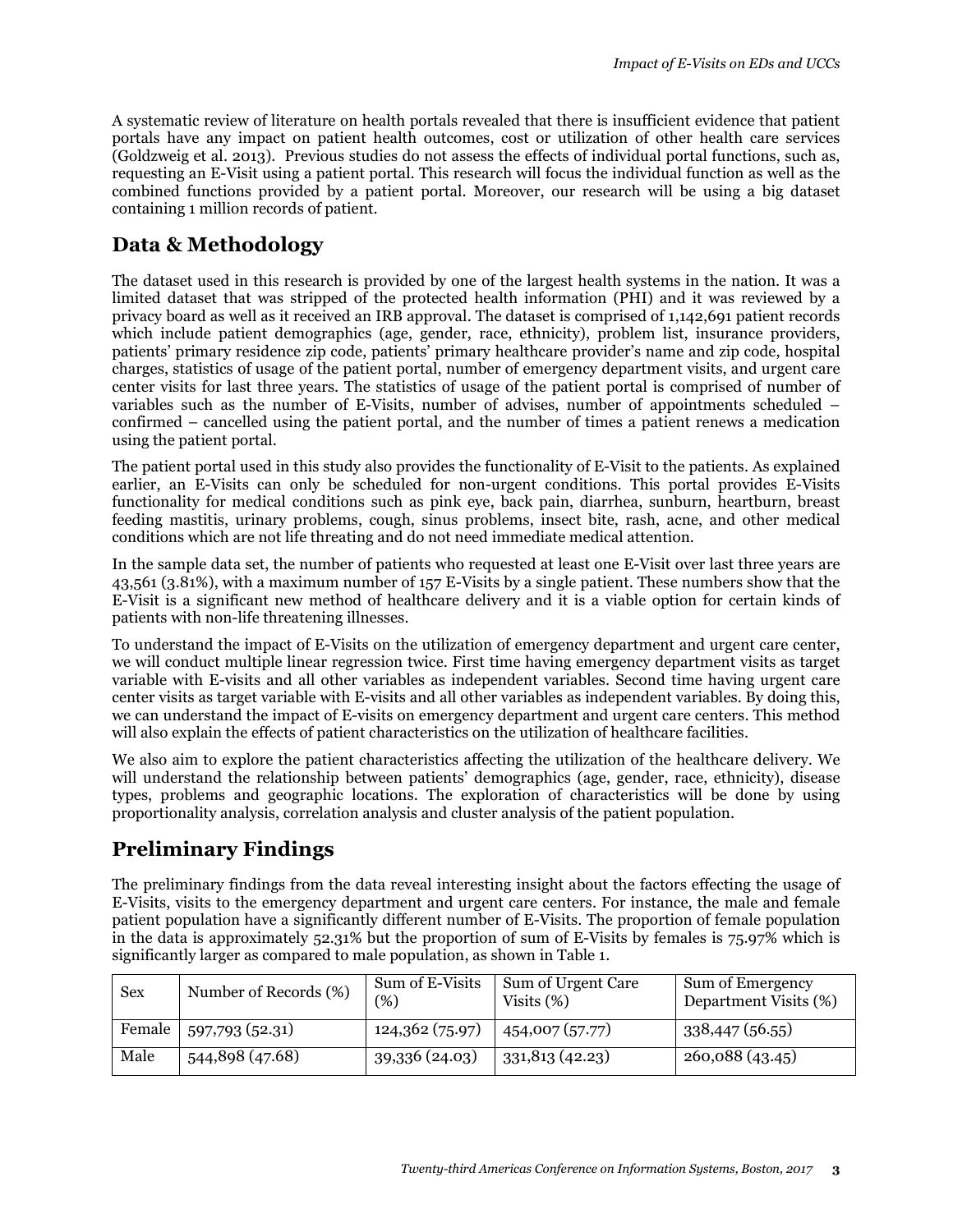#### **Table 1. Gender vs. Percentage of visits in each category**

We have also found that some age groups have higher percentage of E-Visits than other age groups. The patient population between the age of 31 and 60 years have requested higher number of E-Visits compared to other age groups. The proportion of sum of E-Visits are highest at the age of 36 years compared to all other ages. The patients aged 36 years old have the highest proportion of E-Visits for total patients compared to the proportion of emergency department visits and urgent care visits for the same age. Table 2 presents a comparison of E-visits, emergency department visits and urgent care center visits in each age group.

| Age<br>(group) | Number of Records (%) | Sum of E-Visits<br>(%) | Sum of Urgent Care<br>Visits $(\%)$ | Sum of Emergency<br>Department Visits (%) |
|----------------|-----------------------|------------------------|-------------------------------------|-------------------------------------------|
| $0-5$          | 98,406 (8.61)         | 3,965(2.42)            | 74,384 (9.47)                       | 43,762(7.31)                              |
| $6 - 10$       | 75,351 (6.59)         | 1,826(1.12)            | 52,762(6.71)                        | 21,901(3.66)                              |
| $11 - 20$      | 137,553 (12.04)       | 2,770(1.69)            | 100,689 (12.81)                     | 46,434(7.76)                              |
| $21 - 30$      | 163,459 (14.30)       | 21,718 (13.27)         | 152,226 (19.37)                     | 105,649(17.65)                            |
| $31 - 40$      | 145,693 (12.75)       | 37,651(23.0)           | 128,991 (16.41)                     | 93,522(15.63)                             |
| $41 - 50$      | 119,810 (10.48)       | 27,913(17.05)          | 88,512 (11.26)                      | 66,310 (11.08)                            |
| $51 - 60$      | 144,113 (12.61)       | 30, 247 (18.48)        | 81,852(10.42)                       | 66,188 (11.06)                            |
| $61 - 70$      | 125,082 (10.95)       | 23,757(14.51)          | 58,670 (7.47)                       | 55,650 (9.30)                             |
| $71 - 80$      | 74,673 (6.53)         | 10,297(6.29)           | 28,393(3.61)                        | 44,151(7.38)                              |
| 81 &<br>Above  | 58,551(5.12)          | 3,554(2.17)            | 19,341(2.46)                        | 54,968 (9.18)                             |

**Table 2. Age Groups vs. Sum of Total Visits in each category**

Several factors affect the utilization of resources. The aim is to analyze each of the factors and the effect on the utilization of healthcare resources using various techniques such as correlation analysis and clustering techniques to categorize and cluster the patient population based on the utilization of healthcare services.



Figure 1. 4 Sum of E-Visits (Orange) & Sum of ED Visits (Blue) by Age Group